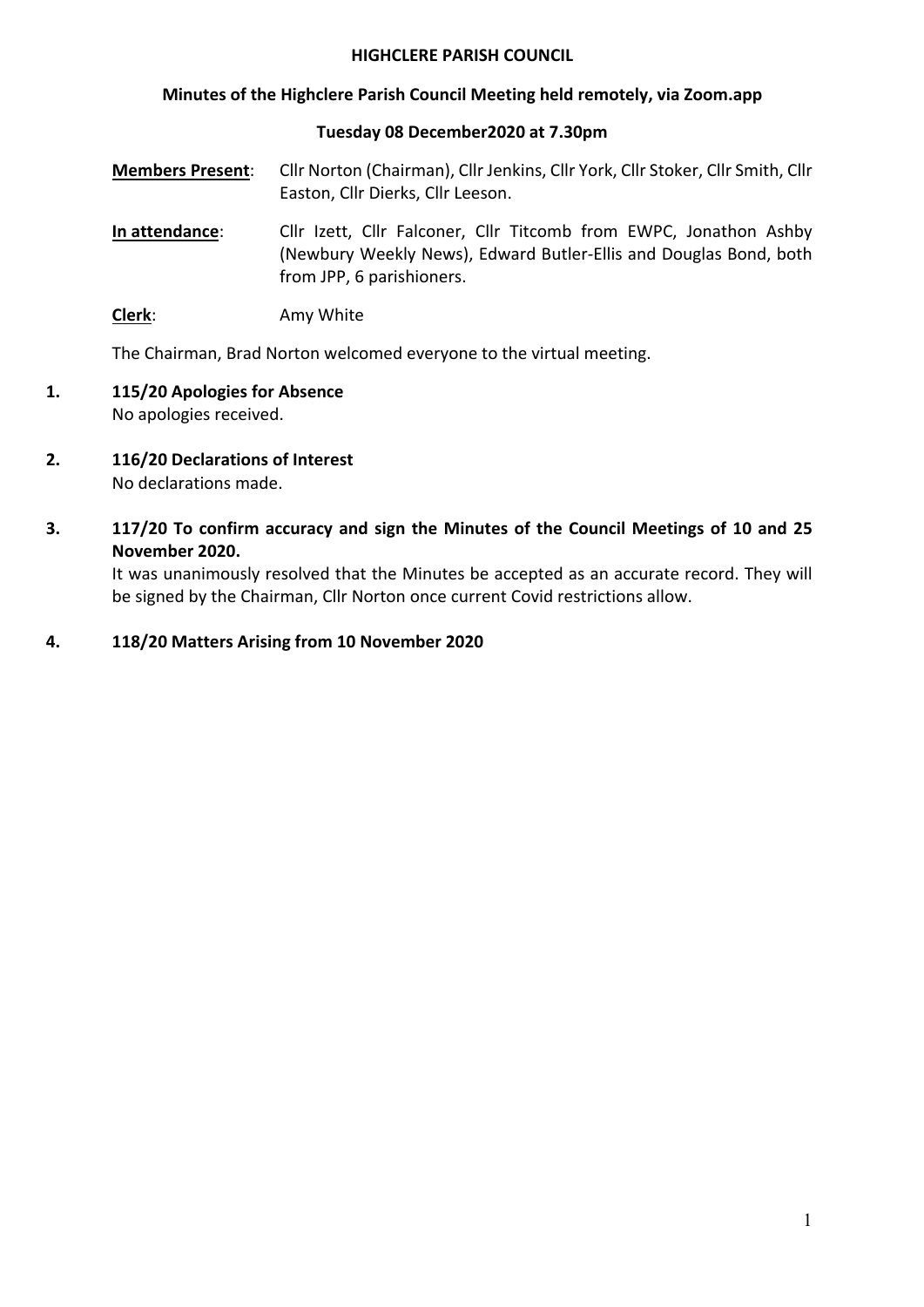|        | Cllr Falconer to send Clerk the name of the contracts manager     | <b>Cllr</b>           |
|--------|-------------------------------------------------------------------|-----------------------|
|        | at BDBC to enquire about the continuing issue of the litter bin   | <b>Falconer/Clerk</b> |
| 100/20 | at Woolton Hill not being emptied by Hart Council. Actioned-      |                       |
|        | the bin has been emptied.                                         |                       |
| 101/20 | Cllr Easton will set up a list of SID locations over the next 6   | <b>Cllr Easton</b>    |
|        | weeks to get the most useful data. Not actioned- see item 8.      |                       |
| 102/20 | Clerk: To check with Kevin that community speedwatch signs        | <b>Clerk</b>          |
|        | can be added to the new signage-Actioned-see item 8.              |                       |
|        | Cllr Easton: to liaise with Brian Harling re specifics of signage | <b>Cllr Easton</b>    |
|        | and feasibility. Not actioned- see item 8.                        |                       |
| 103/20 | Cllr Dierks to research ideas for highlighting the footpaths in   | <b>Cllr Dierks</b>    |
|        | the Parish. In action, see item 9.                                |                       |
| 104/20 | Cllr Norton to ask Colin Wall (Neighbourhood Plan lead) to        | <b>Cllr Norton</b>    |
|        | provide a response to the Member of the Public about SHEELA       |                       |
|        | sites, particularly Glebe Field. Actioned.                        |                       |
|        |                                                                   |                       |
|        | Cllr Norton will respond to Member of the Public regarding        | <b>Cllr Norton</b>    |
|        | their concern raised about the Common Farm site in Enborne.       |                       |
|        | Not actioned.                                                     |                       |
| 106/20 | Cllr Jenkins to make contact with the Parish magazine for         | <b>Cllr</b>           |
|        | potential advertising. Cllr Leeson offered to assist with the     | Jenkins/Dierks        |
|        | copy. Actioned.                                                   |                       |
| 108/20 | of<br>Cllr<br>update<br>council<br>removal<br>Leeson<br>to<br>on  | <b>Cllr Leeson</b>    |
|        | highclerevillage.com website. Actioned- see update on item        |                       |
|        | 13                                                                |                       |

## **5. 119/20 JPP Presentation**

Edward Butler-Ellis and Douglas Brown presented the proposed development on the Andover Road in Highclere (from 7:30-8:05pm). They intend to submit an outline application to BDBC by Christmas with a total of 26 houses proposed for the site. Currently 20 people have responded to the proposal via their website: **https://www.andover-highclere.co.uk/**

After the presentation, HPC discussed the proposed application and decided that at this stage, they were unable to comment until the application is submitted.

# **6. 120/20 Public Participation**

The public were invited to ask questions and comment on the JPP proposal. One person spoke and said that they were in opposition to the current proposal.

# **7. 121/20 reports from Borough and County Councillors**

**Cllr Falconer** updated the PC on the latest planning decisions.

# **8. Roads and Transport**

## **122/20: Update on SID**

The SID battery is not lasting two weeks and it is increasingly difficult to access the data. Cllr Easton suggested considering upgrading the SID to a newer, more reliable model. The Clerk is liaising with Radarlux to see if it is possible to improve the access to data using an app. **Action**: Cllr Easton and Clerk to obtain quotes and information regarding SIDs to present to PC in January.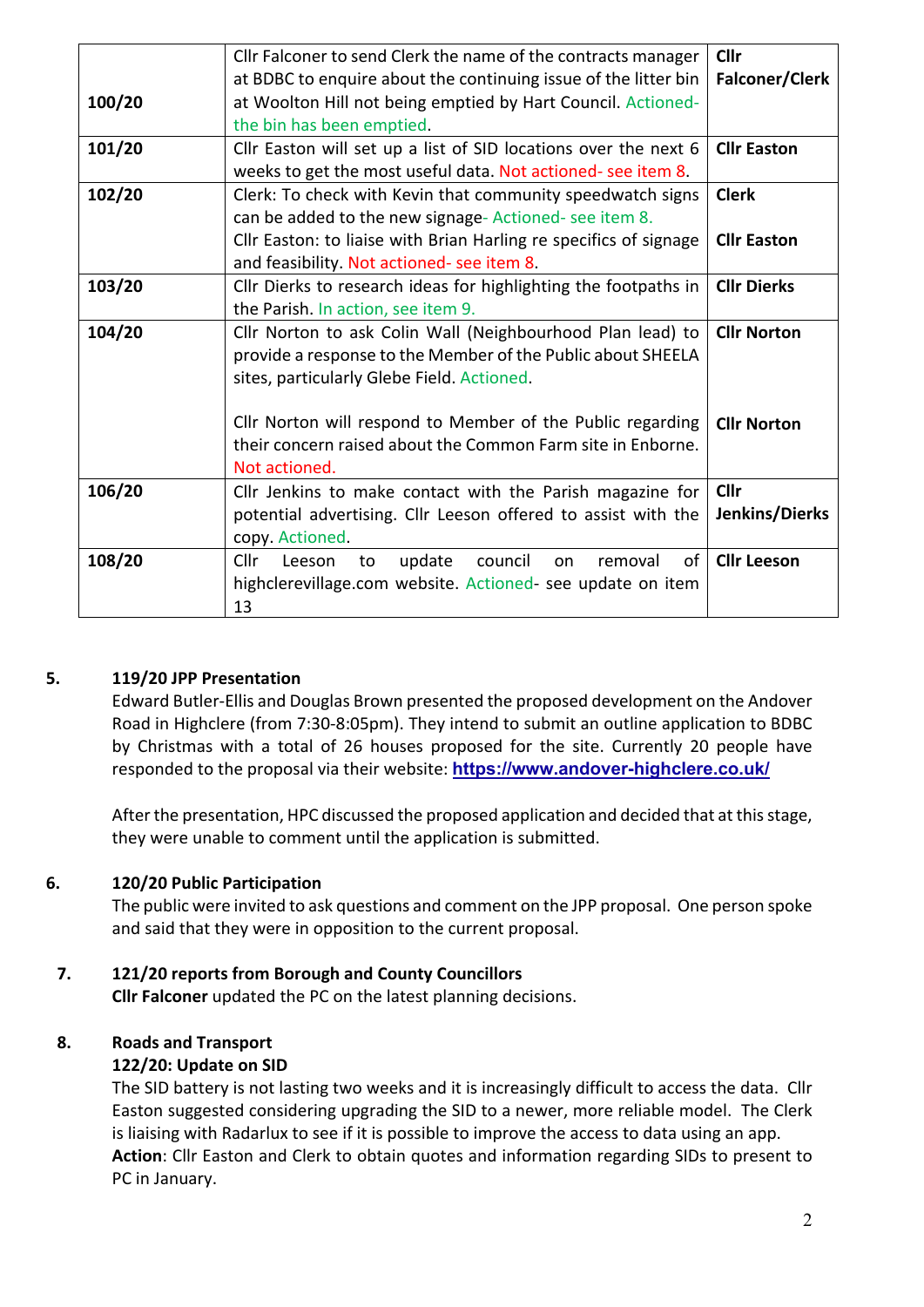## **123/20 Community Funded Initiative**

Once the Community SpeedWatch signs are confirmed with Alpha Graphics, HPC can proceed. Kevin Hyde from HCC will join the January meeting.

**Action**: Cllr Easton to confirm Community SpeedWatch signs with Alpha Graphics and send to Kevin Hyde.

# **9. Environment**

## **124/20 Footpaths, stiles etc**

Cllr Dierks has received a call from James Emnett at BDBC regarding adding clearer signs to footpath posts. BDBC can help, but they have very limited capacity at the moment. HPC also discussed the possibility of adding QR codes to posts to highlight footpath walks in the Parish and local area.

**Action**: Cllr Dierks will continue to research options for upgrading footpath signs and try and make contact with Hartley Whitney Parish for examples of good signage.

**125/20 Litter**: Currently along Foxs Lane, near Woodlands, Penwood the litter is very noticeable, as well as along the A343. The Clerk confirmed the Litter Warden is very active but the volume of litter and the lack of access on the A343 (for safety reasons) means that HPC has to rely on BDBC for litter clearing in some areas.

**Action**: Clerk to speak to Litter Warden to make sure he has enough support.

## **10. 126/20 Recent Planning Applications:**

- 20/02950/OUT at Yew Tree Farmhouse, Penwood Drove, Penwood- **No comment**
- 20/02870/HSE at Little Flexford House, Andover Road- **No objection**
- 20/02847/FUL at The Carnarvon Arms Winchester Road Whitway Burghclere- **No objection**.
- 20/03073/RET at Grantham House And Crawley House Andover Road- **Objection**; the gates should not be treated as a separate entity to the two fences. In the original planning application the gates weren't included; HPC feels there should be a cohesive approach to the boundary/fencing.
- SHELAA update; HPC needs to put in a response to the Local Plan consultation. Colin Wall has responded on behalf of the Neighbourhood Plan Group. Cllr Titcomb of EWPC encouraged HPC to comment on the Local Plan and invited a joint Parish approach to respond to the latest SHELAA sites.

# **11. 127/20 Broadband update since advertising**

An advert by HPC for broadband interest went in the Parish magazine. Currently Cllr Norton has received expressions of interest from 92 houses. Since the last meeting flyers have been received locally for vouchers towards the cost of fibre provision. The HPC deadline for interest will be the end of December, after which Cllr Norton will contact BT Openreach to initiate the process of a survey assessment.

**Action**: Cllr Norton to initiate survey with Openreach in the New Year.

## **12. 128/20 Rural policing update**

Cllr Norton virtually attended a rural policing update and sent his response to HPC in advance via email:

• A key focus for the Police is theft of quad bikes and other farming plant. Over 80 pieces of plant (mainly quad bikes) have been stolen recently. Some have been recovered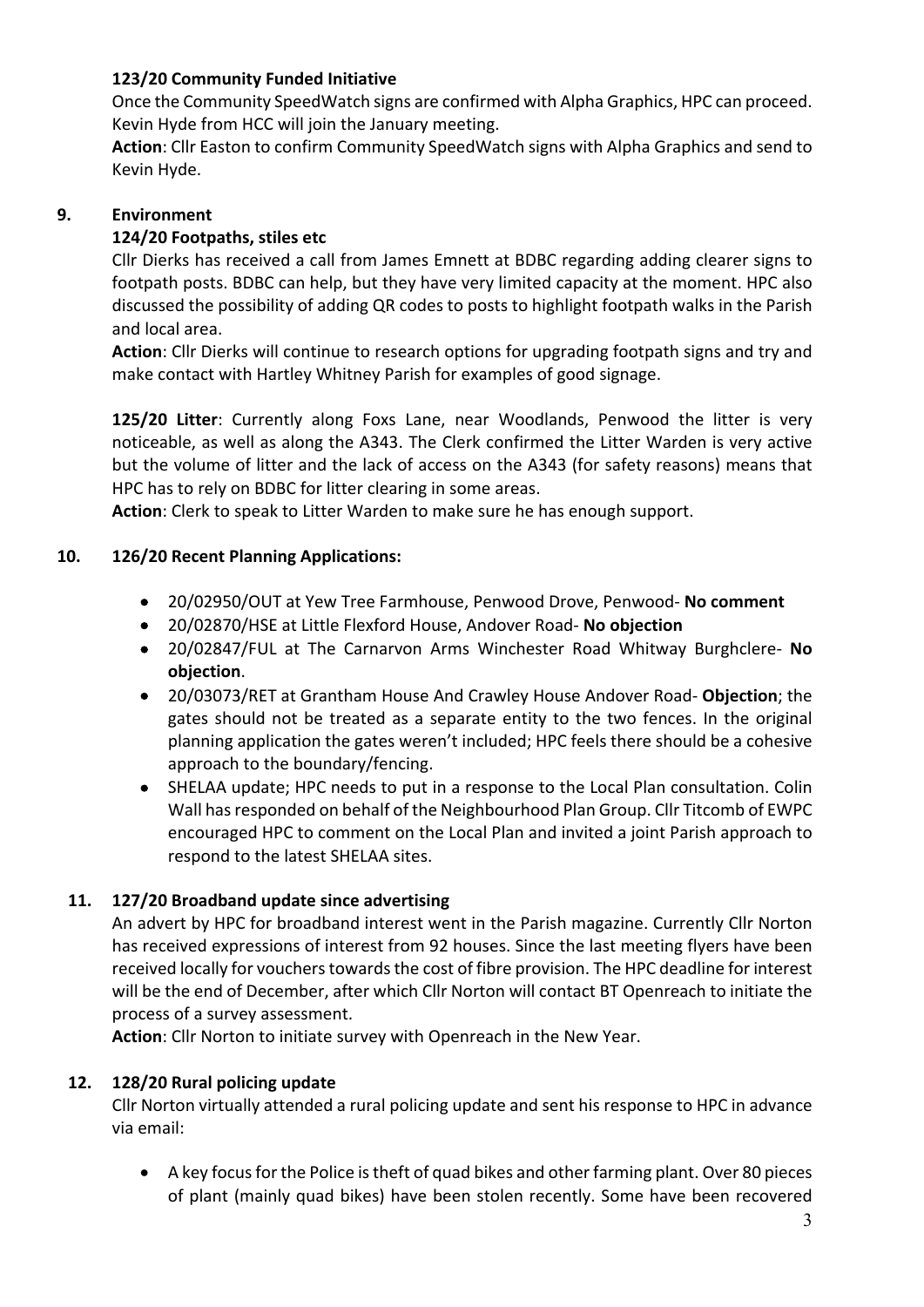(some as far as Germany and Bulgaria) and in increase in risk (where offenders target the owners of the vehicles) has been seen. The police have undertaken "Operation Slid" and Hants police have collaborated with Wiltshire and Thames Valley constabularies, which allows for cross-border patrols. 10 arrests have been made, but no charges have been levelled as yet. It appears that these thefts are undertaken by organised gangs, so the police know some of the individuals involved.

- The number of available police officers is likely to increase for our Ward. Our current Police constable special officer (PCSO) is Emma Page (for Highclere) and she is supported by 4 police constables and 3 other PCSOs. 4 Special Constables are also available. Two further police constables are expected to be available in the near future.
- Hare coursing is on the increase and it is felt that there are links to this with the theft of the quad bikes. There were reports recently of a gang of 15-20 individuals, in a number of vehicles causing some havoc in Ashmansworth (having first stolen some supplies from Hurstbourne Tarrant's village shop!). Hunting with dogs is illegal.
- Cllr Norton raised the issue of speeding and asked for an increase in the presence of speed cameras/vans in Highclere.
- Anybody seeing illegal activities is encouraged to report this through the online reporting tool (Report | Hampshire Constabulary) or 101.

**129/20** Cllr Leeson has made contact with the owner of highclerevillage.com website; This website is no longer updated and the council would like the HPC website to be the first result seen. The owner of the site does not want it to be taken down, nor provide a re-route option for those trying to access the HPC site.

## **13. 130/20 Website Changes**

Cllrs Dierks and Leeson have made changes to the current HPC website- it is now much clearer and simpler on the homepage. Twitter and Facebook media is now linked to the site. **Ongoing Action**: Cllr Dierks will look at the information included in the website and update/amend as necessary, in conjunction with the Clerk.

## **14. Financial Matters**

## **131/20 Accounts for Payment, November:**

The Clerk presented the following items for payment via email to all councillors. Approved by Cllrs Norton, Jenkins and Stoker via email.

|                         |                           | <b>Accounts for Payment</b><br>December 2020 |                  |            |              |                          |
|-------------------------|---------------------------|----------------------------------------------|------------------|------------|--------------|--------------------------|
|                         |                           |                                              |                  |            |              |                          |
| <b>Date</b><br>incurred | <b>Expenditure</b>        | <b>Purpose</b>                               | Ex<br><b>VAT</b> | <b>VAT</b> | <b>Total</b> | Online/<br>Cheque/D<br>D |
|                         |                           |                                              | $\mathbf f$      | £          | £            |                          |
| 10/11/2020              | <b>HMRC PAYE</b>          | Clerk Tax & NI                               |                  |            | 150.28       | online                   |
| 28/11/2020              | Litter Warden<br>Salary   | December Salary                              |                  |            | 540.64       | online                   |
| 10/11/2020              | Litter Warden<br>Expenses | Travel expenses for November                 | 13.9             |            | 13.95        | online                   |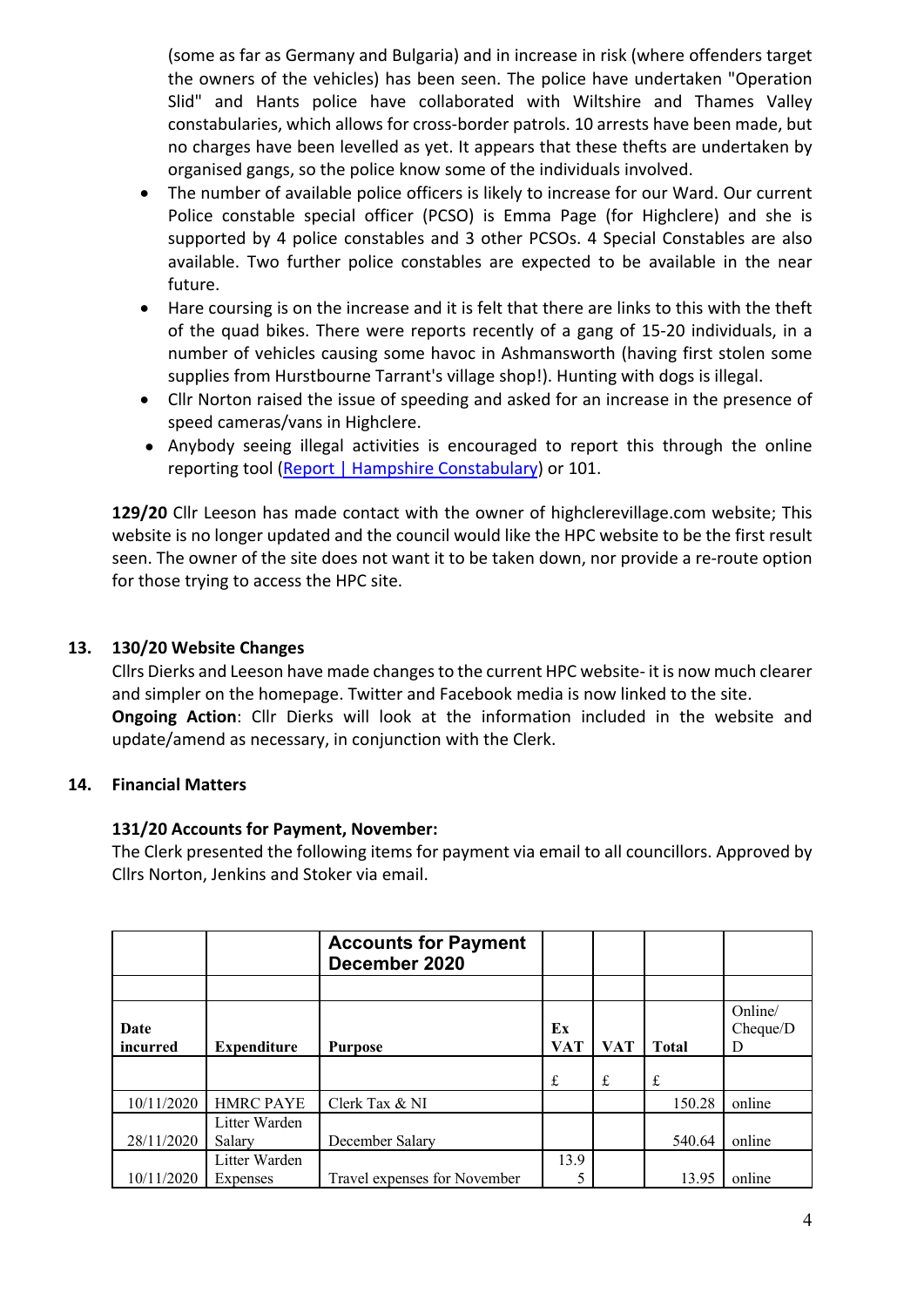| 27/11/2020 | Clerk's Salary | December Salary          |      |          | 760.20  | online |
|------------|----------------|--------------------------|------|----------|---------|--------|
|            |                | Waitrose Xmas gifts to   |      |          |         |        |
|            | Clerk's        | councillors (Chairmans's |      |          |         |        |
| 30/11/2020 | Expenses       | allowance)               |      |          | 89.01   | online |
|            | Clerk's        |                          |      |          |         |        |
| 28/10/2020 | Expenses       | ionos mail storage       | 5.00 | $1.00\,$ | 6.00    | online |
|            |                |                          |      | Tota     |         |        |
|            |                |                          |      |          | 1560.08 |        |

# **Current bank balance as at 10/11/20:**

Business Savings Account: £53968.65 Current Account: £1879.11

**132/20 Draft Budget Discussion:** The Clerk circulated a draft budget in advance to the councillors**.** Discussion was held on the precept for 21/22 financial year. The Council is considering maintaining the precept at the 2020/2021 rate (£23615). The final decision will be made in January 2021.

# **15. 133/20 Correspondence**

**The Clerk has received no other items for discussion.**

## **16. 134/20 Items to carry forward to next meeting**

- JPP planning application
- Precept and budget setting for 2021/2022
- Broadband update
- SID upgrade proposals
- Alpha sign/CFI update

The meeting finished at 9:45pm.

## **17. 135/20 Date of the next Council Meeting:** 12 January 2021

Signed \_\_\_\_\_\_\_\_\_\_\_\_\_\_\_\_\_\_\_\_\_\_\_ Position \_\_\_\_\_\_\_\_\_\_\_\_\_\_\_\_Date \_\_\_\_\_\_\_\_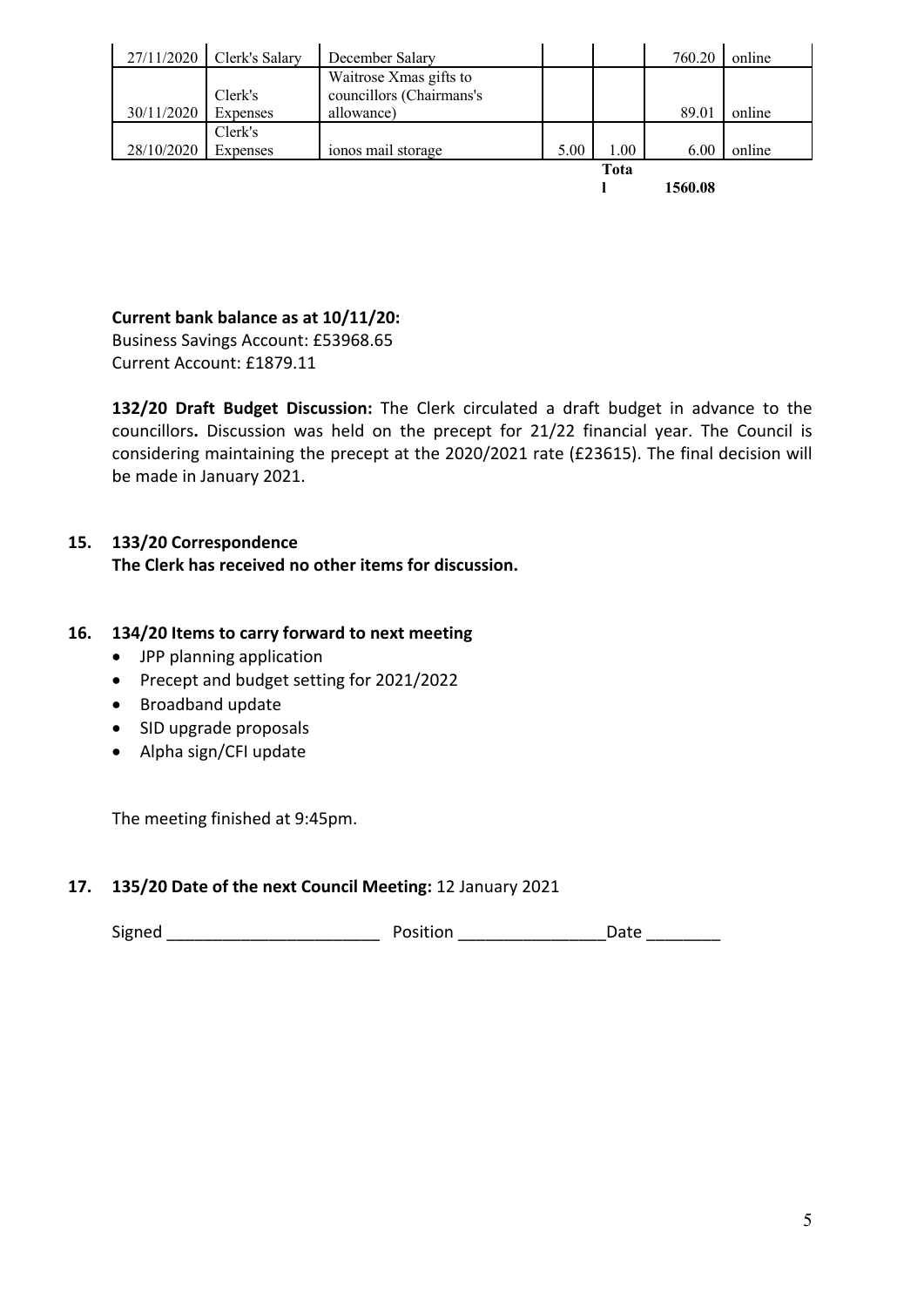#### **Actions for December Meeting**

| 101/20 | Cllr Easton will set up a list of SID locations over the next 6 weeks to | <b>Cllr Easton</b>     |  |
|--------|--------------------------------------------------------------------------|------------------------|--|
|        | get the most useful data.                                                |                        |  |
| 102/20 | Cllr Easton: to liaise with Brian Harling re specifics of signage and    | <b>Clle Easton</b>     |  |
|        | feasibility.                                                             |                        |  |
| 104/20 | Cllr Norton will respond to Member of the Public regarding their         | <b>Cllr Norton</b>     |  |
|        | concern raised about the Common Farm site in Enborne.                    |                        |  |
| 122/20 | Cllr Easton and Clerk to obtain quotes and information regarding SIDS    | Cllr Easton &          |  |
|        | to present to PC in January.                                             | <b>Clerk</b>           |  |
| 123/20 | Cllr Easton to confirm Community SpeedWatch signs with Alpha             | <b>Cllr Easton</b>     |  |
|        | Graphics and send to Kevin Hyde.                                         |                        |  |
| 124/20 | Cllr Dierks will continue to research options for upgrading footpath     | <b>Cllr Dierks</b>     |  |
|        | signs and try and make contact with Hartley Whitney Parish for           |                        |  |
|        | examples of good signage.                                                |                        |  |
| 125/20 | Clerk to speak to Litter Warden to make sure he has enough support.      | <b>Clerk</b>           |  |
| 127/20 | Cllr Norton to initiate survey with Openreach in the New Year.           | <b>Cllr Norton</b>     |  |
| 130/20 | Cllr Dierks will look at the information included in the website and     | <b>Cllr</b><br>Dierks, |  |
|        | update/amend as necessary, in conjunction with the Clerk- ongoing        | <b>Clerk</b>           |  |

## **Hampshire County Councillor Update December 2020**

I wish you all a Merry Christmas

We are unfortunately in a very difficult period with Covid. It is likely that vaccinations will be available early in 2021.

#### **Hampshire COVID-19: High (Tier 2)**

**Hampshire County Council is urging residents to follow crucial new guidance under the county's COVID-19 High Tier announced on 27th November.** from Wednesday 2 December, new local Tiers replaced national restrictions across England, with Hampshire placed under **High** (Tier 2).

The HCC position regarding the Government decision to place Hampshire in the COVID-19 High Tier (Tier 2) is that it is not unexpected but is a reflection of the fact that we still have some way to go in controlling the virus. It is vitally important that we continue to follow the rules to help keep the virus under control as we head further into winter.

Further information about the Tiers can be found on gov.uk.

Public Health England continues to provide weekly **COVID19** updates including the number of cases locally as well as links to local and national data on the Hampshire County Council website. https://www.hants.gov.uk/socialcareandhealth/publichealth/jsna/covid19-data-andintelligence#step-5.

## 1. **HCC HWRCs and Country Parks**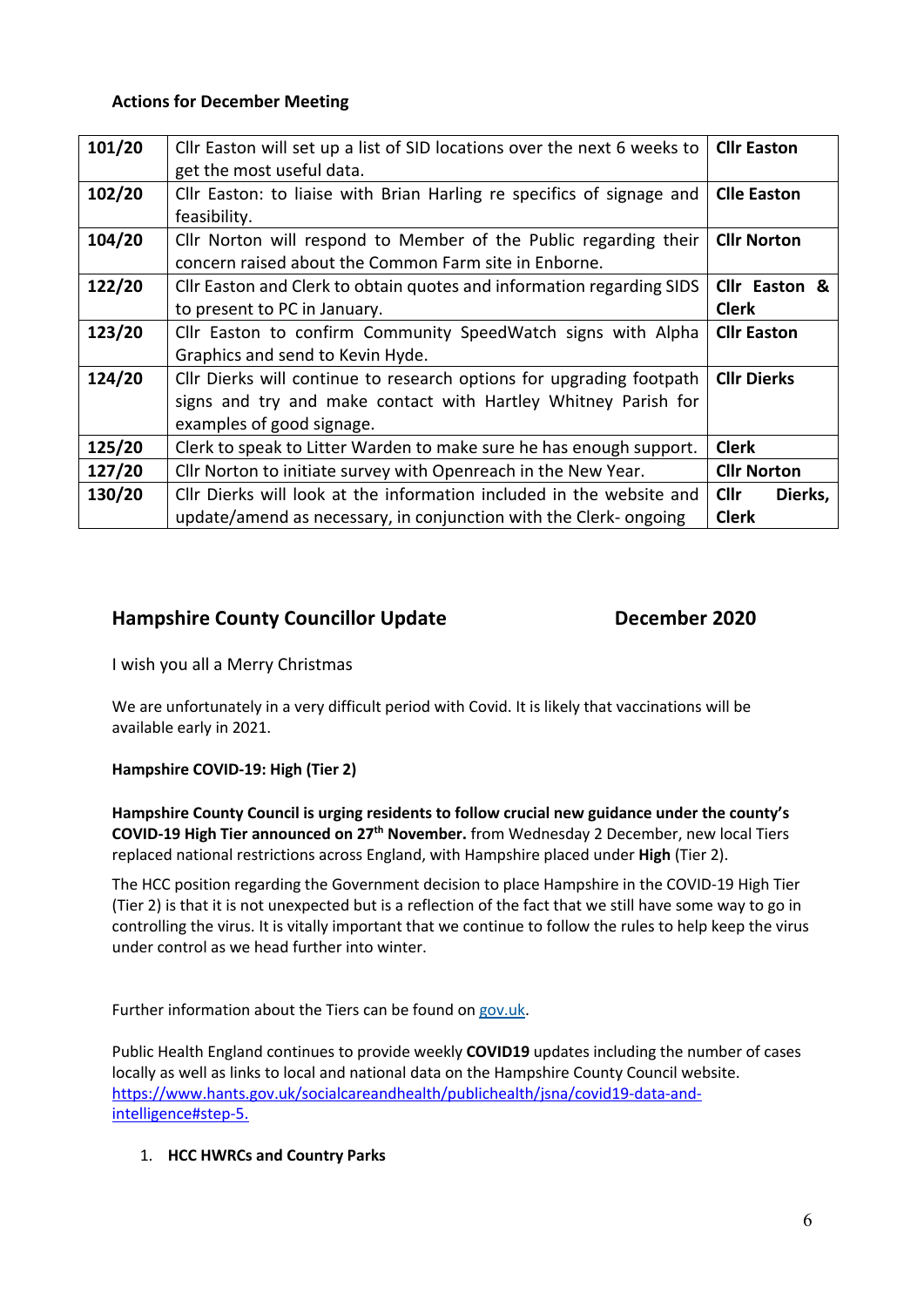**HWRC**s and **Country Parks** will remain open with social distancing measures in place and in line with Tier 2 restrictions.

## 2. **Vulnerable Families**

Hampshire County Council worked with partners to immediately distribute £150,000 of funding to support food banks and charities that are helping support the most vulnerable families in Hampshire during the half term break.

#### **3. Surface Water Drainage and Flooding**

We are approaching a potentially really wet Winter. Hampshire Highways routinely maintains Hampshire's 60,000 gullies and 4,600 catchpits, as well as carrying out a continued programme of improvements to highway surface water drainage systems to make Hampshire more resilient to the effects of extreme weather.

If you believe the flooding is from a main river contact the Environment Agency at: https://www.gov.uk/government/organisations/environment-agency or phone 0800 80 70 60.

Urgent issues on the public highway can be reported to the County Council via www.hants.gov.uk/transport/roadmaintenance/roadproblems during office hours and via 101 outside office hours.

Surface water flooding on the highway can also be reported direct to Hampshire County Council at www.hants.gov.uk/transport/roadmaintenance/roadproblems

For other incidents of flooding please report these at: https://www.hants.gov.uk/landplanningandenvironment/environment/flooding/reportingfloodin g

Flood prevention guidance on reducing the risks and impacts of flooding is available at: https://www.hants.gov.uk/landplanningandenvironment/environment/flooding/floodprevention

Advice from Hampshire County Council and the Environment Agency on managing the risk of flooding is available

at: https://www.hants.gov.uk/landplanningandenvironment/environment/flooding/sandbags

Advice on how householders can be

prepared: https://www.hants.gov.uk/community/emergencyplanning/whattoplanfor/floodingadvice

To sign up for flood alerts visit: https://flood-warning-information.service.gov.uk/warnings

#### **4. Great Waste Grants Open**

Grant funding is now available to community groups, small businesses, schools, charities and Parish Councils to fund projects to help reduce waste, reuse or repair items. The fund has supported many projects in the past including repair cafes, cookery and upcycling classes in schools, a second-hand school uniform service, swap events and a click and collect service for refillable containers.

For more information https://www.hants.gov.uk/News/02102020Wastegrant

#### 5. **Parish Lengthsman scheme**